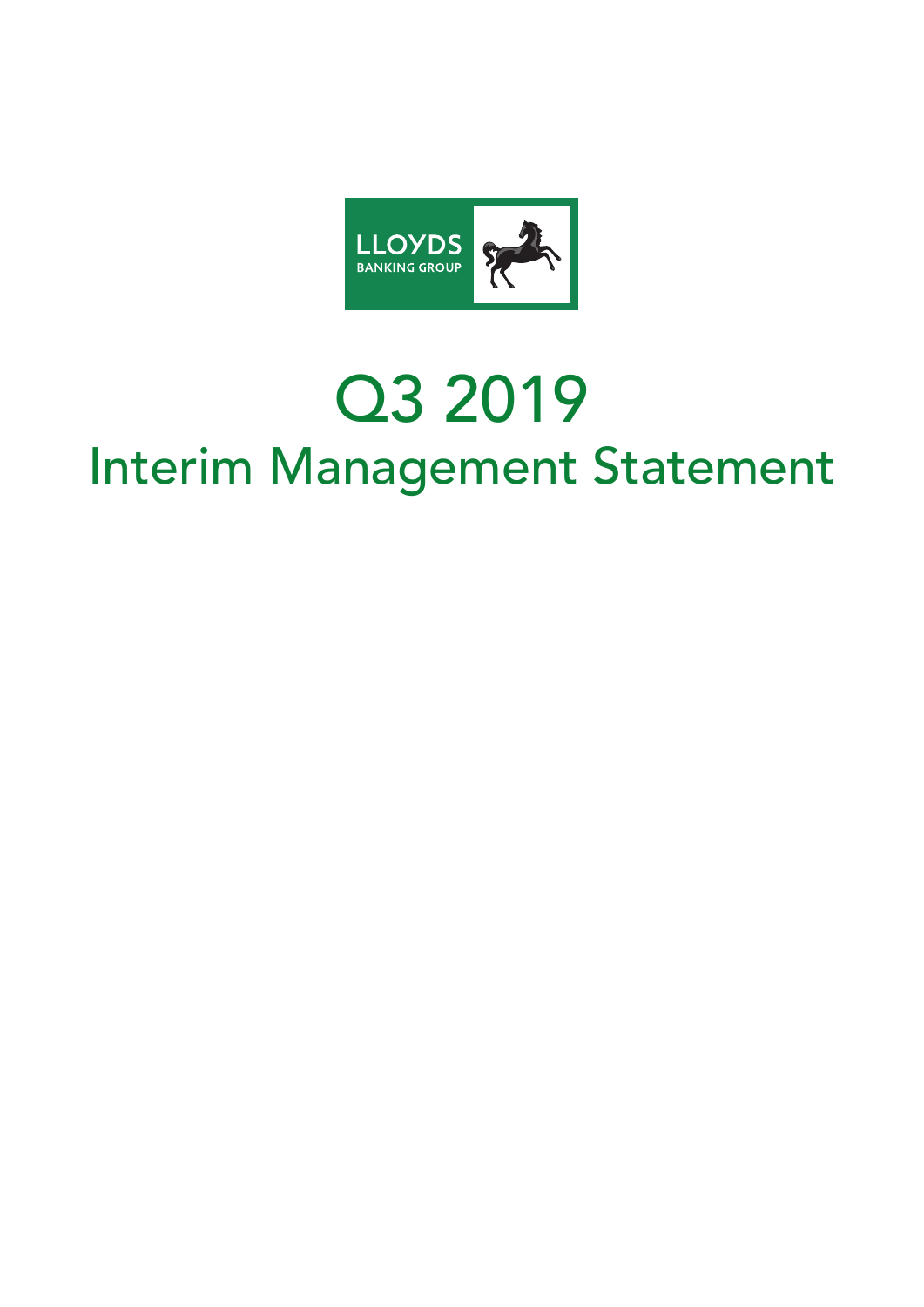## **GROUP CHIEF EXECUTIVE'S STATEMENT**

"In the first nine months of 2019 we have made strong strategic progress and delivered solid financial performance in a challenging external environment. I am disappointed that our statutory result was significantly impacted by the additional PPI charge in the third quarter, driven by an unprecedented level of PPI information requests received in August. However, our performance continues to demonstrate the resilience of our customer franchise and business model, the strength of our balance sheet and that our strategy is the right one in this environment.

We will maintain our prudent approach to growth and risk whilst continuing to focus on reducing costs and investing in the business to transform the Group for success in a digital world. Although continued economic uncertainty could further impact the outlook, we remain well placed to support our customers and to continue to Help Britain Prosper."

António Horta-Osório, Group Chief Executive

## **HIGHLIGHTS FOR THE NINE MONTHS ENDED 30 SEPTEMBER 2019**

#### **Strong strategic progress and the right strategy in the current environment**

- Strategic investment of £1.7 billion since launch of GSR3 in February 2018
- Schroders Personal Wealth launched with ambition of becoming top 3 financial planning business by end of 2023
- Acquisition of Tesco Bank's £3.7 billion UK prime residential mortgage portfolio

#### **Solid financial performance with statutory result impacted by additional PPI charge**

- Statutory profit before tax of  $£2.9$  billion including an additional  $£1.8$  billion PPI charge in the third quarter
- Underlying profit of £6.0 billion in a challenging external environment, with lower net income partly offset by lower total costs and higher impairment charges
	- Net income of £13.0 billion, down 3 per cent, with slightly lower average interest-earning banking assets of £434 billion, net interest margin of 2.89 per cent and other income of £4.4 billion, down 4 per cent
	- − Total costs of £6.0 billion down 5 per cent driven by reductions in both operating costs and remediation charges. Market-leading cost:income ratio further reduced to 46.5 per cent with positive jaws of 2 per cent
	- − Credit quality remains strong. Net asset quality ratio of 29 basis points, including a single large corporate charge in the third quarter
- Tangible net assets per share of 52.0 pence. Statutory return on tangible equity reduced to 6.8 per cent significantly driven by the PPI charge with underlying return on tangible equity remaining strong at 15.7 per cent

## **Balance sheet strength maintained with lower Pillar 2A requirement**

- Loans and advances up £6 billion in the quarter, with continued growth in targeted segments including the open mortgage book, benefiting from both the Tesco mortgage acquisition and organic growth, SME and Motor Finance
- CET1 capital build of 149 basis points in the first nine months before PPI charge and 28 basis points after the charge; CET1 ratio of 13.5 per cent
- Pillar 2A CET1 requirement reduced from 2.7 per cent to 2.6 per cent. Target CET1 ratio remains c.12.5 per cent, plus a c.1 per cent management buffer. Given the Pillar 2A reduction, the headroom above the regulatory requirements has increased

#### **Outlook**

- The resilience of the Group's business model is reflected in its 2019 quidance:
	- − Net interest margin of 2.88 per cent, in line with previous guidance of c.2.90 per cent
	- − Operating costs now expected to be less than £7.9 billion, ahead of previous guidance, and cost:income ratio to be lower than in 2018
	- Net asset quality ratio of less than 30 basis points
	- Free capital build of c.75 basis points, post the PPI charge of 121 basis points
- Although continued economic uncertainty could further impact the outlook, the Group remains well positioned with the right strategy to continue delivering for customers and shareholders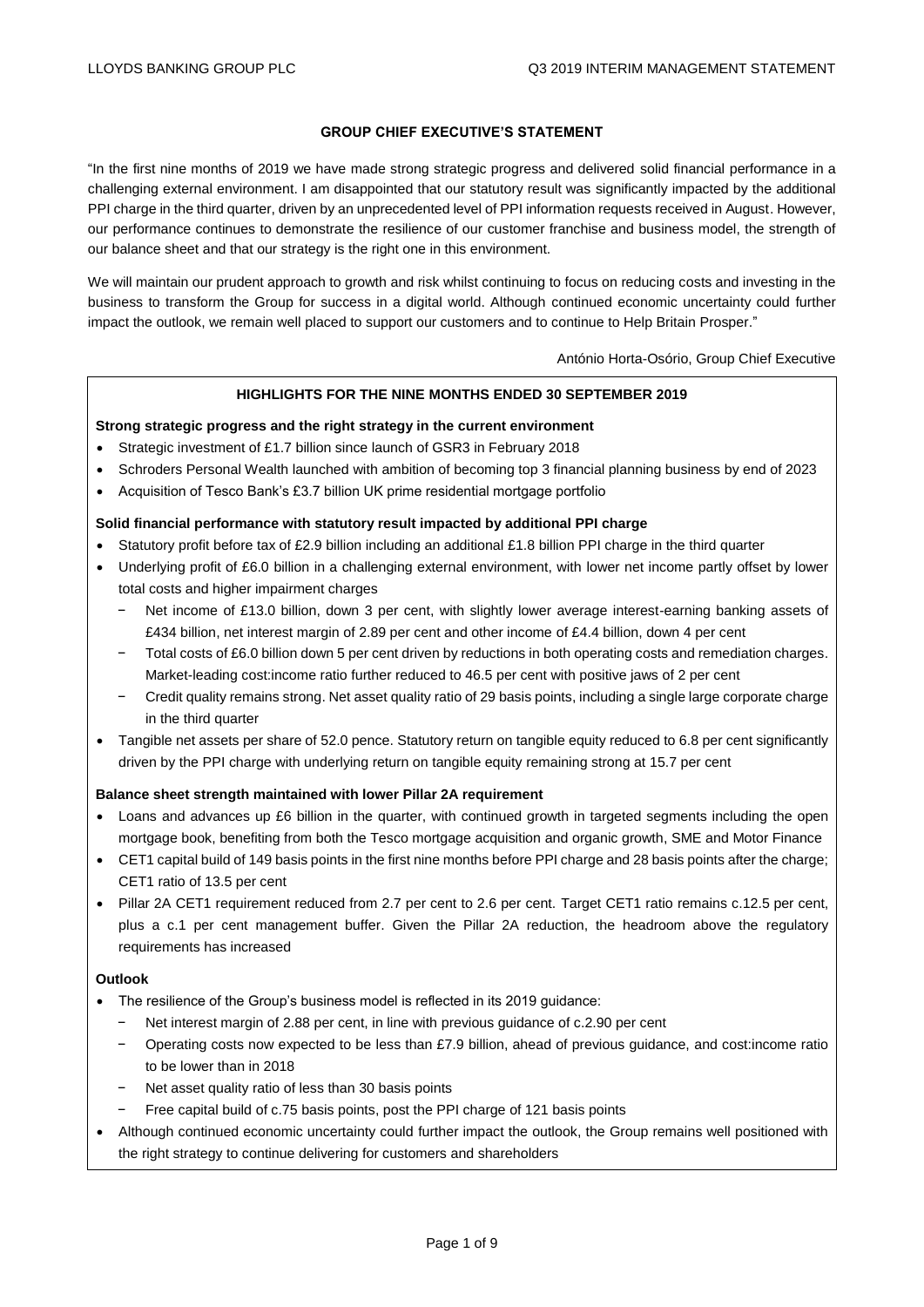#### **INCOME STATEMENT − UNDERLYING BASIS**

|                                                | <b>Nine</b> | Nine       |                    | <b>Three</b> | Three      |             |
|------------------------------------------------|-------------|------------|--------------------|--------------|------------|-------------|
|                                                | months      | months     |                    | months       | months     |             |
|                                                | ended       | ended      |                    | ended        | ended      |             |
|                                                | 30 Sept     | 30 Sept    |                    | 30 Sept      | 30 Sept    |             |
|                                                | 2019<br>£m  | 2018<br>£m | <b>Change</b><br>% | 2019<br>£m   | 2018<br>£m | Change<br>% |
|                                                |             |            |                    |              |            |             |
| Net interest income                            | 9,275       | 9,544      | (3)                | 3,130        | 3,200      | (2)         |
| Other income                                   | 4,415       | 4,610      | (4)                | 1,315        | 1,486      | (12)        |
| Operating lease depreciation                   | (731)       | (731)      |                    | (258)        | (234)      | (10)        |
| Vocalink gain on sale                          | 50          |            |                    |              |            |             |
| Net income                                     | 13,009      | 13,423     | (3)                | 4,187        | 4,452      | (6)         |
| Operating costs                                | (5,817)     | (6,014)    | 3                  | (1, 911)     | (1,990)    | 4           |
| Remediation                                    | (226)       | (366)      | 38                 | (83)         | (109)      | 24          |
| <b>Total costs</b>                             | (6,043)     | (6,380)    | ${\bf 5}$          | (1,994)      | (2,099)    | 5           |
| Impairment                                     | (950)       | (740)      | (28)               | (371)        | (284)      | (31)        |
| <b>Underlying profit</b>                       | 6,016       | 6,303      | (5)                | 1,822        | 2,069      | (12)        |
| Restructuring                                  | (280)       | (612)      | 54                 | (98)         | (235)      | 58          |
| Volatility and other items                     | (339)       | (207)      | (64)               | 126          | (17)       |             |
| Payment protection insurance provision         | (2, 450)    | (550)      |                    | (1,800)      |            |             |
| <b>Statutory profit before tax</b>             | 2,947       | 4,934      | (40)               | 50           | 1,817      | (97)        |
| Tax expense <sup>1</sup>                       | (960)       | (1, 194)   | 20                 | (288)        | (394)      | 27          |
| Statutory profit (loss) after tax <sup>1</sup> | 1,987       | 3,740      | (47)               | (238)        | 1,423      |             |
| Earnings (loss) per share                      | 2.2p        | 4.7p       | (53)               | (0.5)p       | 1.8p       |             |
| Banking net interest margin                    | 2.89%       | 2.93%      | $(4)$ bp           | 2.88%        | 2.93%      | $(5)$ bp    |
| Average interest-earning banking assets        | £434bn      | £436bn     |                    | £435bn       | £435bn     |             |
| Cost:income ratio                              | 46.5%       | 47.5%      | $(1.0)$ pp         | 47.6%        | 47.1%      | $0.5$ pp    |
| Asset quality ratio                            | 0.29%       | 0.22%      | 7bp                | 0.33%        | 0.25%      | 8bp         |
| Underlying return on tangible equity           | 15.7%       | 16.2%      | $(0.5)$ pp         | 14.3%        | 15.9%      | $(1.6)$ pp  |
| Return on tangible equity                      | 6.8%        | 13.0%      | $(6.2)$ pp         | $(2.8)\%$    | 14.8%      | $(17.6)$ pp |
|                                                |             |            |                    |              |            |             |

## **KEY BALANCE SHEET METRICS**

|                                              | At 30 Sept        | At 30 June       | <b>Change</b> | At 31 Dec | <b>Change</b> |
|----------------------------------------------|-------------------|------------------|---------------|-----------|---------------|
|                                              | 2019              | 2019             | %             | 2018      | ℅             |
| Loans and advances to customers <sup>2</sup> | £447bn            | £441 $bn$        | 1             | £444 $bn$ | 1             |
| Customer deposits $3$                        | £419bn            | £418bn           |               | £416bn    | 1             |
| Loan to deposit ratio                        | 107%              | 106%             | 1pp           | 107%      |               |
| Capital build <sup>4</sup>                   | 28 <sub>bp</sub>  | 70 <sub>bp</sub> |               | 210bp     |               |
| CET1 ratio pre dividend accrual <sup>5</sup> | 14.4%             | 14.6%            | $(0.2)$ pp    | 13.9%     | 0.5pp         |
| CET <sub>1</sub> ratio <sup>5</sup>          | 13.5%             | 14.0%            | $(0.5)$ pp    | 13.9%     | $(0.4)$ pp    |
| Transitional MREL ratio <sup>5</sup>         | 32.5%             | 32.2%            | $0.3$ pp      | 32.6%     | $(0.1)$ pp    |
| UK leverage ratio <sup>5</sup>               | 4.9%              | 5.1%             | $(0.2)$ pp    | 5.6%      | $(0.7)$ pp    |
| Risk-weighted assets <sup>5</sup>            | £209bn            | £207bn           |               | £206bn    |               |
| Tangible net assets per share                | 52.0 <sub>p</sub> | 53.0p            | $(1.0)$ p     | 53.0p     | $(1.0)$ p     |

<sup>1</sup> Comparatives restated to reflect amendments to IAS 12, see basis of presentation.

<sup>2</sup> Excludes reverse repos of £55.6 billion (30 June 2019: £54.1 billion; 31 December 2018: £40.5 billion).

<sup>3</sup> Excludes repos of £1.8 billion (30 June 2019: £4.1 billion; 31 December 2018: £1.8 billion).

 $4$  Capital build is reported before accrual for ordinary dividends, cancellation of remaining share buyback and Tesco mortgage portfolio.

 $5$  The CET1, MREL and leverage ratios and risk-weighted assets at 30 June 2019 and 31 December 2018 are reported on a pro forma basis, reflecting the dividend paid up by the Insurance business in the subsequent reporting period. The CET1 ratios at 31 December 2018 incorporate the effects of the share buyback announced in February 2019 and are reported post dividend accrual.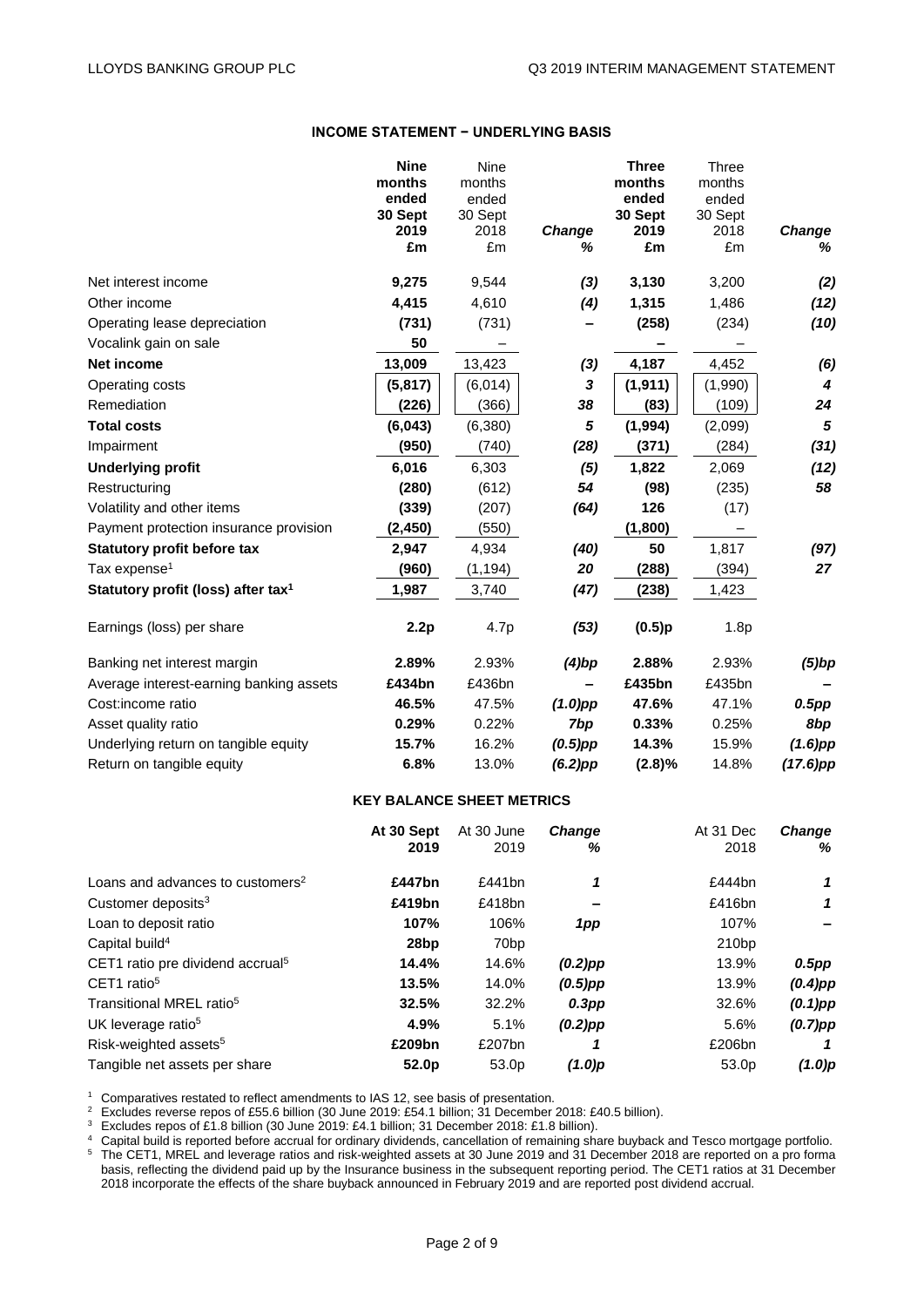# **QUARTERLY INFORMATION**

|                                                     | Quarter    | Quarter    | Quarter    | Quarter    | Quarter    | Quarter    | Quarter    |
|-----------------------------------------------------|------------|------------|------------|------------|------------|------------|------------|
|                                                     | ended      | ended      | ended      | ended      | ended      | ended      | ended      |
|                                                     | 30 Sept    | 30 June    | 31 Mar     | 31 Dec     | 30 Sept    | 30 June    | 31 Mar     |
|                                                     | 2019<br>£m | 2019<br>£m | 2019<br>£m | 2018<br>£m | 2018<br>£m | 2018<br>£m | 2018<br>£m |
|                                                     |            |            |            |            |            |            |            |
| Net interest income                                 | 3,130      | 3,062      | 3,083      | 3,170      | 3,200      | 3,173      | 3,171      |
| Other income                                        | 1,315      | 1,594      | 1,506      | 1,400      | 1,486      | 1,713      | 1,411      |
| Operating lease depreciation                        | (258)      | (254)      | (219)      | (225)      | (234)      | (245)      | (252)      |
| Vocalink gain on sale                               |            |            | 50         |            |            |            |            |
| Net income                                          | 4,187      | 4,402      | 4,420      | 4,345      | 4,452      | 4,641      | 4,330      |
| Operating costs                                     | (1, 911)   | (1,949)    | (1, 957)   | (2, 151)   | (1,990)    | (2,016)    | (2,008)    |
| Remediation                                         | (83)       | (123)      | (20)       | (234)      | (109)      | (197)      | (60)       |
| <b>Total costs</b>                                  | (1,994)    | (2,072)    | (1, 977)   | (2, 385)   | (2,099)    | (2, 213)   | (2,068)    |
| Impairment                                          | (371)      | (304)      | (275)      | (197)      | (284)      | (198)      | (258)      |
| <b>Underlying profit</b>                            | 1,822      | 2,026      | 2,168      | 1,763      | 2,069      | 2,230      | 2,004      |
| Restructuring                                       | (98)       | (56)       | (126)      | (267)      | (235)      | (239)      | (138)      |
| Volatility and other items                          | 126        | (126)      | (339)      | (270)      | (17)       | (16)       | (174)      |
| Payment protection insurance<br>provision           | (1,800)    | (550)      | (100)      | (200)      |            | (460)      | (90)       |
| Statutory profit before tax                         | 50         | 1,294      | 1,603      | 1,026      | 1,817      | 1,515      | 1,602      |
| Tax expense <sup>1</sup>                            | (288)      | (269)      | (403)      | (260)      | (394)      | (369)      | (431)      |
| Statutory profit (loss) after tax <sup>1</sup>      | (238)      | 1,025      | 1,200      | 766        | 1,423      | 1,146      | 1,171      |
| Banking net interest margin                         | 2.88%      | 2.89%      | 2.91%      | 2.92%      | 2.93%      | 2.93%      | 2.93%      |
| Average interest-earning                            |            |            |            |            |            |            |            |
| banking assets                                      | £435bn     | £433bn     | £433bn     | £436bn     | £435bn     | £436bn     | £437bn     |
| Cost: income ratio                                  | 47.6%      | 47.1%      | 44.7%      | 54.9%      | 47.1%      | 47.7%      | 47.8%      |
| Asset quality ratio                                 | 0.33%      | 0.27%      | 0.25%      | 0.18%      | 0.25%      | 0.18%      | 0.23%      |
| Gross asset quality ratio                           | 0.40%      | 0.38%      | 0.30%      | 0.30%      | 0.30%      | 0.26%      | 0.27%      |
| Underlying return on tangible<br>equity             | 14.3%      | 15.6%      | 17.0%      | 13.6%      | 15.9%      | 17.3%      | 15.4%      |
| Return on tangible equity                           | (2.8)%     | 10.5%      | 12.5%      | 7.8%       | 14.8%      | 11.9%      | 12.3%      |
| Loans and advances to<br>$cuts$ tomers <sup>2</sup> | £447bn     | £441bn     | £441bn     | £444bn     | £445bn     | £442bn     | £445bn     |
| Customer deposits <sup>3</sup>                      | £419bn     | £418bn     | £417bn     | £416bn     | £422bn     | £418bn     | £413bn     |
| Loan to deposit ratio                               | 107%       | 106%       | 106%       | 107%       | 105%       | 106%       | 108%       |
| Risk-weighted assets <sup>4</sup>                   | £209bn     | £207bn     | £208bn     | £206bn     | £207bn     | £207bn     | £211bn     |
| Tangible net assets per share                       | 52.0p      | 53.0p      | 53.4p      | 53.0p      | 51.3p      | 52.1p      | 52.3p      |

<sup>1</sup> Comparatives for 2018 restated to reflect amendments to IAS 12, see basis of presentation.

 $2$  Excludes reverse repos.

 $3$  Excludes repos.

<sup>4</sup> Risk-weighted assets at 30 June 2018 are reported on a pro forma basis reflecting the sale of the Irish mortgage portfolio.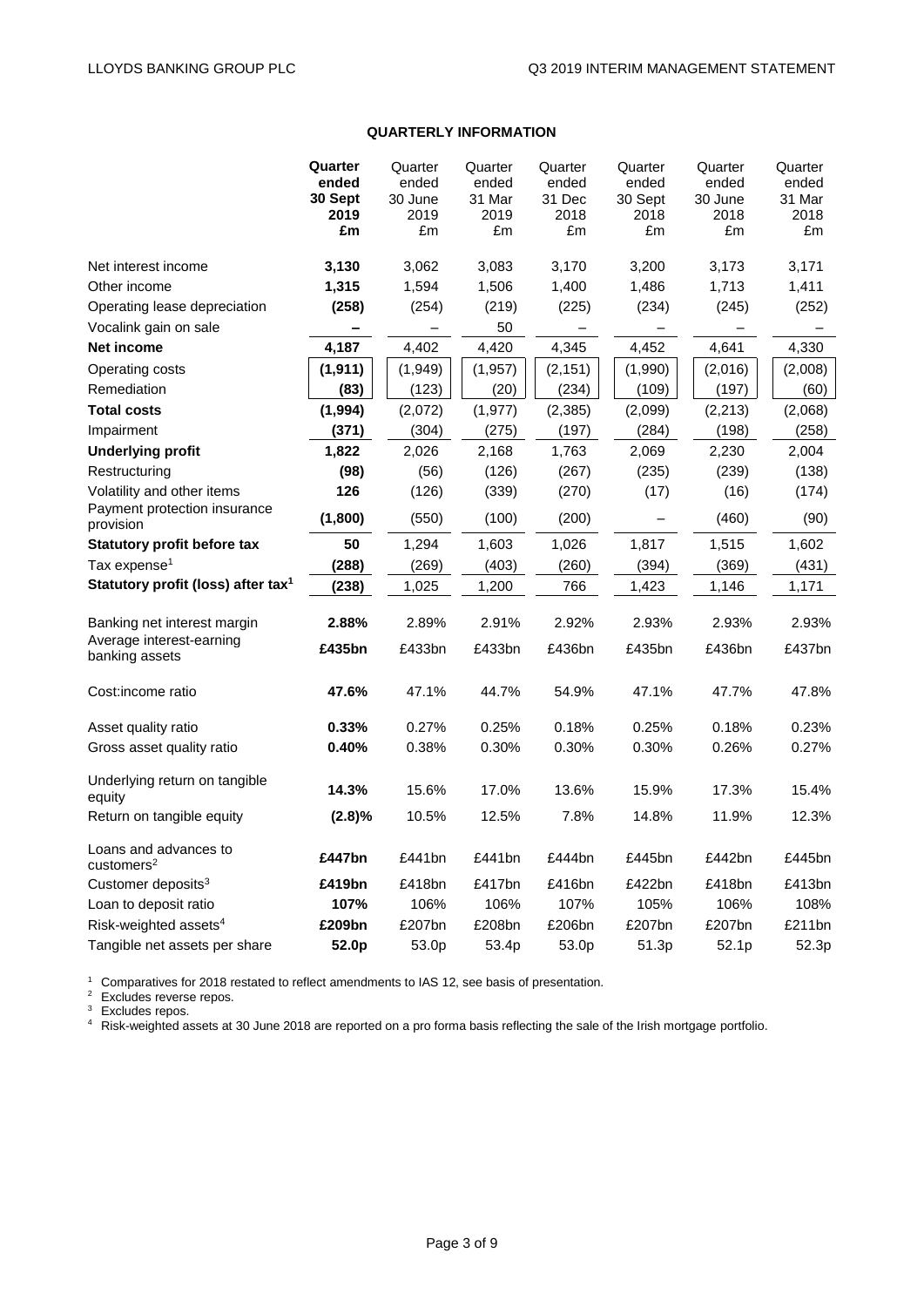# **BALANCE SHEET ANALYSIS**

|                                                   | At 30 Sept At 30 June |         | At 30 Sept               |         |                         | At 31 Dec |                          |
|---------------------------------------------------|-----------------------|---------|--------------------------|---------|-------------------------|-----------|--------------------------|
|                                                   | 2019                  | 2019    | Change                   | 2018    | Change                  | 2018      | Change                   |
|                                                   | £bn                   | £bn     | ℅                        | £bn     | ℅                       | £bn       | %                        |
| Loans and advances to customers                   |                       |         |                          |         |                         |           |                          |
| Open mortgage book                                | 271.0                 | 264.9   | $\mathbf{2}$             | 267.1   | 1                       | 266.6     | $\boldsymbol{2}$         |
| Closed mortgage book                              | 19.1                  | 19.8    | (4)                      | 21.5    | (11)                    | 21.2      | (10)                     |
| Credit cards                                      | 17.7                  | 17.7    | -                        | 18.5    | (4)                     | 18.1      | (2)                      |
| UK Retail unsecured loans                         | 8.4                   | 8.2     | $\overline{2}$           | 7.9     | 6                       | 7.9       | 6                        |
| <b>UK Motor Finance</b>                           | 15.6                  | 15.5    | $\mathbf{1}$             | 14.4    | 8                       | 14.6      | $\overline{7}$           |
| Overdrafts                                        | $1.3$                 | 1.2     | 8                        | 1.2     | 8                       | 1.3       | $\overline{\phantom{0}}$ |
| Retail other <sup>1</sup>                         | 9.2                   | 9.0     | $\overline{2}$           | 8.3     | 11                      | 8.6       | $\overline{7}$           |
| SME <sup>2</sup>                                  | 32.4                  | 32.3    |                          | 31.8    | $\overline{\mathbf{2}}$ | 31.8      | $\overline{2}$           |
| <b>Mid Markets</b>                                | 30.7                  | 30.6    |                          | 30.5    | 1                       | 31.7      | $(3)$                    |
| Global Corporates and Financial<br>Institutions   | 33.7                  | 34.7    | $(3)$                    | 34.1    | (1)                     | 34.4      | (2)                      |
| Commercial Banking other                          | 5.2                   | 4.3     | 21                       | 5.0     | 4                       | 4.3       | 21                       |
| Wealth                                            | 0.9                   | 0.9     | $\overline{\phantom{0}}$ | 0.8     | 13                      | 0.9       | $\overline{\phantom{m}}$ |
| Central items                                     | 2.0                   | 1.9     | 5                        | 3.5     | (43)                    | 3.0       | (33)                     |
| Loans and advances to customers <sup>3</sup>      | 447.2                 | 441.0   | 1                        | 444.6   | 1                       | 444.4     | $\mathbf{1}$             |
| <b>Customer deposits</b>                          |                       |         |                          |         |                         |           |                          |
| Retail current accounts                           | 76.1                  | 76.0    | -                        | 74.3    | 2                       | 73.7      | 3                        |
| Commercial current accounts <sup>2,4</sup>        | 34.6                  | 34.0    | $\mathbf{2}$             | 33.5    | 3                       | 34.9      | (1)                      |
| Retail relationship savings accounts              | 144.3                 | 144.4   | $\overline{\phantom{0}}$ | 146.0   | (1)                     | 145.9     | (1)                      |
| Retail tactical savings accounts                  | 14.1                  | 15.3    | (8)                      | 18.7    | (25)                    | 16.8      | (16)                     |
| Commercial deposits <sup>2,5</sup>                | 135.8                 | 133.2   | $\mathbf{2}$             | 134.6   | 1                       | 130.1     | 4                        |
| Wealth                                            | 13.6                  | 13.8    | (1)                      | 13.7    | (1)                     | 14.1      | (4)                      |
| Central items                                     | 0.7                   | 0.9     | (22)                     | 0.8     | (13)                    | 0.8       | (13)                     |
| Total customer deposits <sup>6</sup>              | 419.2                 | 417.6   |                          | 421.6   | (1)                     | 416.3     | $\mathbf{1}$             |
| Total assets <sup>7</sup>                         | 858.5                 | 822.2   | 4                        | 829.2   | 4                       | 797.6     | 8                        |
| Total liabilities <sup>7</sup>                    | 810.4                 | 773.2   | 5                        | 781.5   | 4                       | 747.4     | 8                        |
| Shareholders' equity                              | 42.5                  | 43.4    | (2)                      | 42.0    | 1                       | 43.4      | (2)                      |
| Other equity instruments                          | 5.4                   | 5.4     |                          | 5.4     |                         | 6.5       | (17)                     |
| Non-controlling interests                         | 0.2                   | 0.2     |                          | 0.3     | (33)                    | 0.3       | (33)                     |
| <b>Total equity</b>                               | 48.1                  | 49.0    | (2)                      | 47.7    | 1                       | 50.2      | (4)                      |
| Ordinary shares in issue, excluding<br>own shares | 70,007m               | 70,740m |                          | 71,122m |                         | 71,149m   |                          |

<sup>1</sup> Primarily Europe.<br><sup>2</sup> Includes Retail Business Banking.

 $3$  Excludes reverse repos.

<sup>4</sup> Primarily non interest-bearing Commercial Banking current accounts.

<sup>5</sup> Primarily Commercial Banking interest-bearing accounts.

<sup>6</sup> Excludes repos.

 $^7$  The adoption of IFRS 16 on 1 January 2019 resulted in the recognition of a right-of-use asset of £1.7 billion and lease liabilities of £1.8 billion.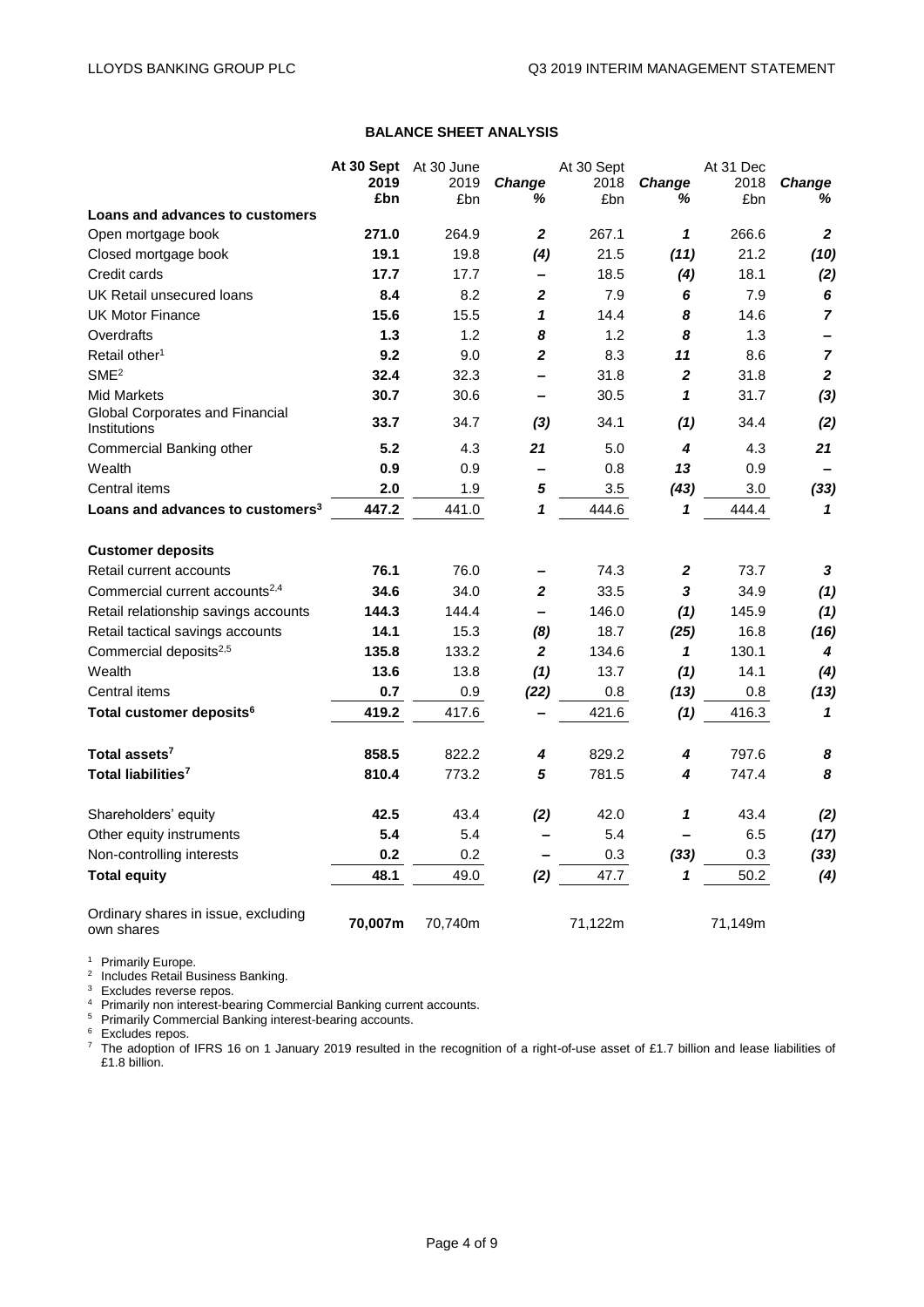# **REVIEW OF PERFORMANCE**

#### **Solid financial performance with statutory result impacted by additional PPI charge**

The Group's statutory profit before tax for the nine months was £2,947 million with good underlying profit offset by an additional £1,800 million payment protection insurance (PPI) charge in the third quarter.

Given the challenging external environment, underlying profit was £6,016 million compared to £6,303 million in the first nine months of 2018, reflecting lower net income partially offset by lower total costs and higher impairment charges. The Group's underlying return on tangible equity remained strong at 15.7 per cent.

Net income of £13,009 million was 3 per cent lower than in the first nine months of 2018, reflecting lower net interest income and other income, while operating lease depreciation was stable.

Net interest income of £9,275 million was down 3 per cent with both net interest margin and average interest-earning banking assets slightly lower. Net interest margin reduced to 2.89 per cent for the period, and to 2.88 per cent in the third quarter, with the benefit of lower deposit costs, higher current account balances and a small benefit from aligning MBNA credit card terms to other brands across the Group more than offset by continued pressure on asset margins. Average interest-earning banking assets reduced by £1.9 billion year on year with growth in targeted segments more than offset by lower balances in the closed mortgage book and the sale of the Irish mortgage portfolio in the first half of 2018.

Other income decreased by 4 per cent to £4,415 million due to lower Commercial Banking income driven by more subdued levels of client activity in the markets business given challenging external conditions, lower Retail income predominately driven by lower Lex Autolease volumes, and lower gilt sales. Insurance and Wealth continued to perform well reflecting growth in workplace pensions new business in the first half and higher general insurance income whilst also benefiting from assumption changes and the one-off benefit from the planned change in investment management provider taken in the first half of 2019.

Total costs of £6,043 million were 5 per cent lower than in the first nine months of 2018 driven by continued reductions in both operating costs and remediation charges. Operating costs of £5,817 million were 3 per cent lower with a 6 per cent reduction in business as usual costs<sup>1</sup>, largely driven by increased efficiency from digitalisation and process improvements, in parallel with strategic investment of £0.8 billion in the business, up 24 per cent compared to the first nine months of 2018. Remediation charges of £226 million were significantly lower than the £366 million in the first nine months of 2018 and included additional charges of £83 million in the third quarter of 2019 relating to a number of items across existing programmes. The Group's market-leading cost:income ratio continues to provide a competitive advantage and further strengthened to 46.5 per cent with positive jaws of 2 per cent. As a result of the Group's continued focus on efficiency, operating costs (which exclude remediation) are now expected to be less than £7.9 billion for the full year 2019, ahead of previous guidance and the cost:income ratio (which includes remediation) is expected to be lower than in 2018.

Credit quality remains strong with a net asset quality ratio of 29 basis points and a gross asset quality ratio of 36 basis points, compared with 22 basis points and 28 basis points respectively in the first nine months of 2018. The impairment charge increased to £950 million, with the increase primarily driven by a single large corporate charge in the third quarter and lower used car prices. The underlying asset quality ratio has remained low in recent quarters and the Group continues to expect a net asset quality ratio of less than 30 basis points in 2019.

The Group's outlook and IFRS 9 base case economic scenario used to calculate expected credit loss have remained broadly stable in the quarter and throughout 2019 and reflect an orderly exit of the UK from the European Union.

<sup>1</sup> 2018 business as usual costs have been adjusted to a comparable basis after the implementation of IFRS 16 in 2019. On an unadjusted basis business as usual costs reduced 10 per cent on prior year.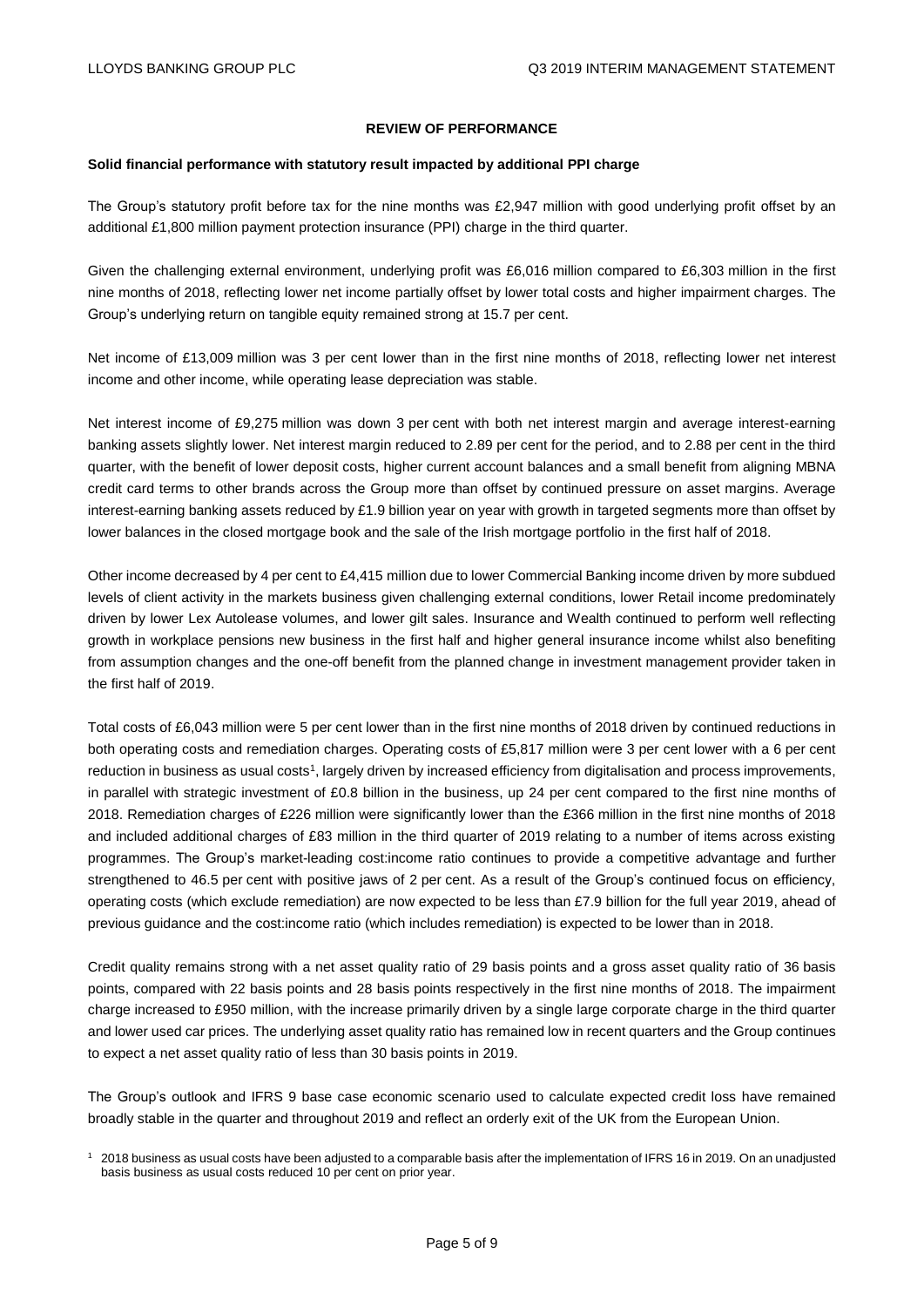#### **REVIEW OF PERFORMANCE** (continued)

Restructuring costs of £280 million were down 54 per cent, primarily reflecting lower severance costs relating to the Group's strategic investment plans and the completion of both the integration of MBNA and the ring-fencing programme, which were partially offset by costs associated with establishing the Schroders Personal Wealth joint venture.

Volatility and other items of £339 million included adverse movements in banking volatility as well as the one-off charge for exiting the Standard Life Aberdeen investment management agreement taken in the first half of 2019.

The PPI provision charge of £2,450 million included an additional charge of £1,800 million in the quarter, reflecting the significant increase in PPI information requests (PIRs) leading up to the deadline for submission of claims on 29 August 2019, a PPI provision linked to the Official Receiver and associated administration costs. The assessment of PIR volumes is now complete and the third quarter charge reflects this and the most recent data in terms of quality, which remains low, averaging around 10 per cent. Taking this additional charge into account, the unutilised provision relating to PIRs, complaints and associated administration costs stood at £2,324 million at the end of the third quarter.

#### **Balance sheet strength maintained with lower Pillar 2A requirement**

Loans and advances to customers increased by £6.2 billion to £447.2 billion in the third quarter with growth in targeted segments, including the open mortgage book, SME and Motor Finance, offset by reductions in the closed mortgage book and Global Corporates and Financial Institutions. The open mortgage book grew by £6.1 billion driven by the £3.7 billion Tesco mortgage acquisition and £2.4 billion of organic book growth as the Group took advantage of market pricing in the third quarter and benefitted from a strong application pipeline. The Group now expects its open mortgage book at the end of 2019, including the Tesco mortgage acquisition, to be ahead of the 2018 year-end balance.

The Group continues to optimise funding and target current account balance growth, with Retail current accounts up 3 per cent over the last nine months at £76.1 billion (31 December 2018: £73.7 billion). The loan to deposit ratio was flat at 107 per cent.

Tangible net assets per share reduced by 1.0 pence in the first nine months of 2019 to 52.0 pence mainly due to the impact of the additional PPI charge on the Group's statutory profit for the period.

The Group's CET1 capital build amounted to 149 basis points before PPI and to 28 basis points after the in-year PPI charge equivalent to 121 basis points. Underlying capital build of 148 basis points, along with other movements of 12 basis points (reflecting market movements and the continued optimisation of Commercial Banking risk-weighted assets, net of additional pension contributions), was partly offset by the 11 basis points impact of IFRS 16. The Group's capital position also benefitted by 34 basis points as a result of the cancellation of the remaining c.£650 million of the 2019 buyback programme, as announced in September 2019. The Group used 9 basis points of capital for the acquisition of the Tesco mortgage portfolio.

As a result, in the first nine months of the year, the CET1 capital ratio increased to 14.4 per cent pre dividend accrual. After accruing 91 basis points for the ordinary dividend, the CET1 ratio at 13.5 per cent remains in line with the Board's target.

Given the PPI charge in the third quarter, equivalent to 88 basis points, the Group now expects, assuming no unforeseen events, free capital build of around 75 basis points in 2019. The Group continues to target a progressive and sustainable ordinary dividend and in line with normal practice, the Board will give due consideration to the return of any surplus capital at the year end.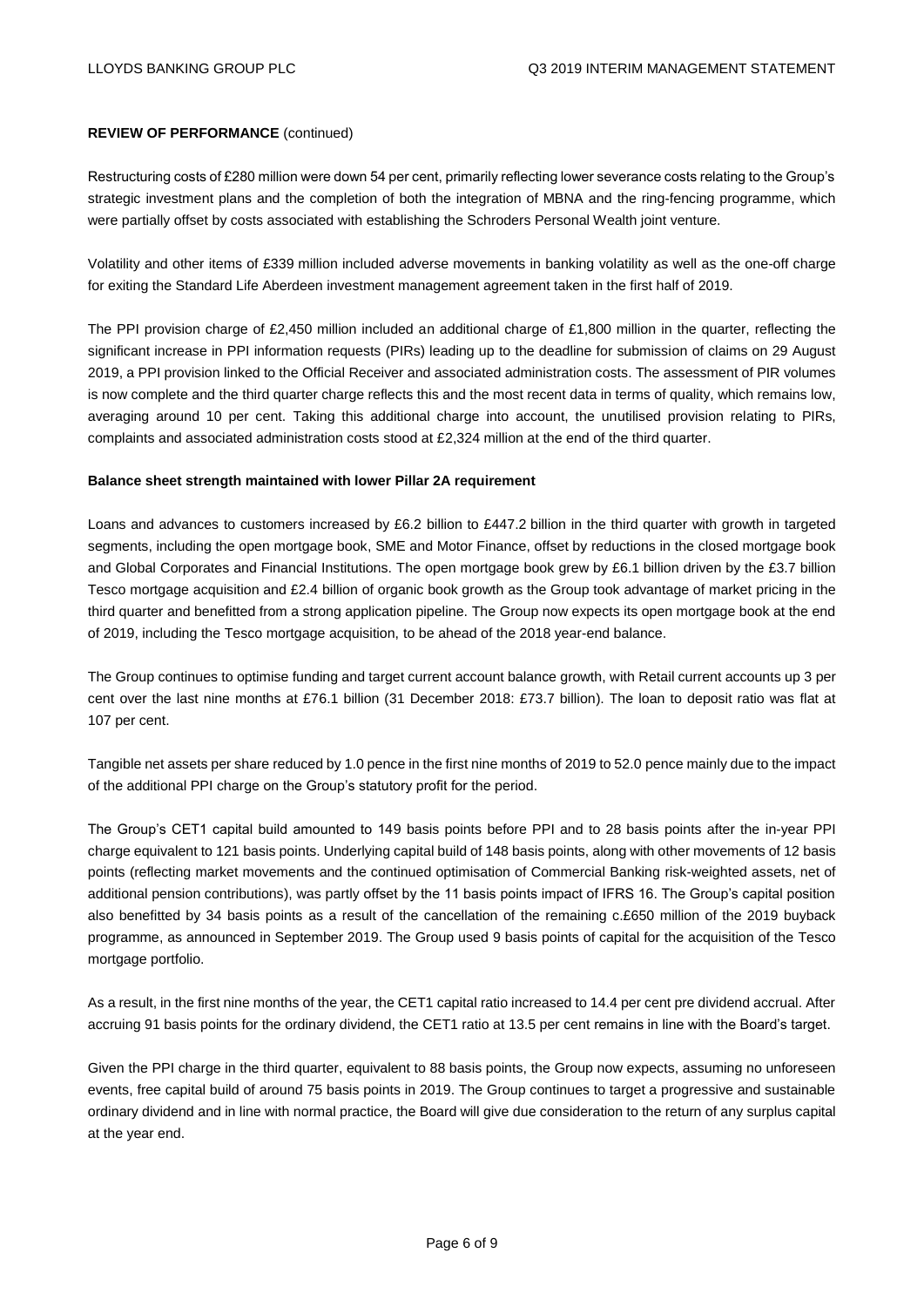#### **REVIEW OF PERFORMANCE** (continued)

The Group recently received notification from the Prudential Regulation Authority (PRA) that its Pillar 2A CET1 requirement has reduced from 2.7 per cent to 2.6 per cent. The Board's view of the current level of capital required by the Group to grow the business, meet regulatory requirements and cover uncertainties remains unchanged at c.12.5 per cent, plus a c.1 per cent management buffer. The headroom to regulatory requirements has therefore increased. As previously reported, the Group's CET1 capital target reduced during 2019 and is now 50 basis points lower than prior year.

The Group remains well positioned to meet its minimum requirement for own funds and eligible liabilities (MREL) from 2020 and as at 30 September 2019, had a transitional MREL ratio of 32.5 per cent. The UK leverage ratio remains strong at 4.9 per cent.

Risk-weighted assets have increased by £3 billion over the period driven primarily by the implementation of IFRS 16, mortgage model updates and the acquisition of the Tesco mortgage portfolio, offset in part through further optimisation of the Commercial Banking portfolio.

#### **Outlook**

In the first nine months of 2019 the Group made strong strategic progress and delivered a solid financial performance in a challenging external environment. The Group's performance continues to demonstrate the resilience of its customer franchise and business model, the strength of its balance sheet and that its strategy remains the right one in the current environment.

The Group will maintain its prudent approach to growth and risk whilst continuing to focus on reducing costs and investing to transform the business for success in a digital world. Although continued economic uncertainty could further impact the outlook, the Group remains well placed to support its customers and to continue to Help Britain Prosper.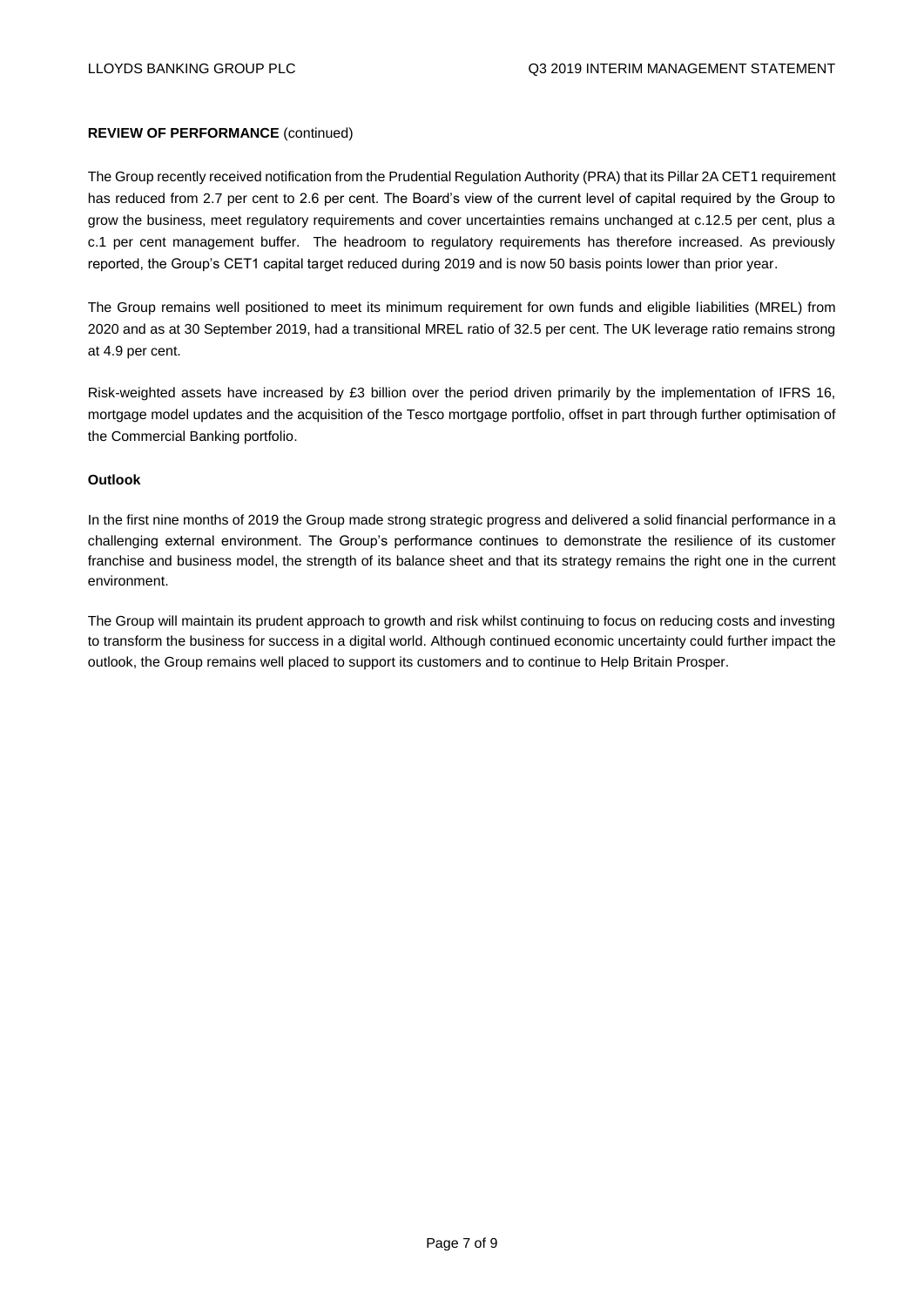# **ADDITIONAL FINANCIAL INFORMATION**

## **1. Banking net interest margin and average interest-earning banking assets**

|                                                        | <b>Nine</b> | Nine    |
|--------------------------------------------------------|-------------|---------|
|                                                        | months      | months  |
|                                                        | ended       | ended   |
|                                                        | 30 Sept     | 30 Sept |
|                                                        | 2019        | 2018    |
| Group net interest income $-$ statutory basis (£m)     | 7,425       | 9,138   |
| Insurance gross up (£m)                                | 1,559       | 267     |
| Volatility and other items (£m)                        | 291         | 139     |
| Group net interest income $-$ underlying basis (£m)    | 9,275       | 9,544   |
| Non-banking net interest expense $(\text{Em})^1$       | 103         | 19      |
| Banking net interest income $-$ underlying basis (£m)  | 9,378       | 9,563   |
| Net loans and advances to customers (£bn) <sup>2</sup> | 447.2       | 444.6   |
| Impairment provision and fair value adjustments (£bn)  | 4.1         | 4.0     |
| Non-banking items:                                     |             |         |
| Fee-based loans and advances (£bn)                     | (7.0)       | (6.3)   |
| Other non-banking (£bn)                                | (3.5)       | (5.9)   |
| Gross banking loans and advances (£bn)                 | 440.8       | 436.4   |
| Averaging $(Ebn)^3$                                    | (6.8)       | (0.5)   |
| Average interest-earning banking assets (£bn)          | 434.0       | 435.9   |
| Banking net interest margin (%)                        | 2.89        | 2.93    |

<sup>1</sup> Nine months ended 30 September 2019 includes impact from the implementation of IFRS 16.

 $2$  Excludes reverse repos.

<sup>3</sup> 2019 includes a £3.6 billion impact from the Tesco mortgage portfolio acquisition.

## **2. Return on tangible equity**

|                                                                                                | <b>Nine</b> | Nine    |
|------------------------------------------------------------------------------------------------|-------------|---------|
|                                                                                                | months      | months  |
|                                                                                                | ended       | ended   |
|                                                                                                | 30 Sept     | 30 Sept |
|                                                                                                | 2019        | 2018    |
| Average shareholders' equity (£bn)                                                             | 43.3        | 42.9    |
| Average intangible assets (£bn)                                                                | (5.9)       | (5.4)   |
| Average tangible equity (£bn)                                                                  | 37.4        | 37.5    |
| Underlying profit after tax $(\text{Em})^1$                                                    | 4,543       | 4,725   |
| Add back amortisation of intangible assets (post tax) (£m)                                     | 269         | 219     |
| Less profit attributable to non-controlling interests and other equity holders $(\text{Em})^1$ | (415)       | (392)   |
| Adjusted underlying profit after tax (£m)                                                      | 4,397       | 4,552   |
| Underlying return on tangible equity (%)                                                       | 15.7        | 16.2    |
| Group statutory profit after tax $(\text{\pounds}m)^1$                                         | 1,987       | 3,740   |
| Add back amortisation of intangible assets (post tax) (£m)                                     | 269         | 219     |
| Add back amortisation of purchased intangible assets (post tax) (£m)                           | 56          | 83      |
| Less profit attributable to non-controlling interests and other equity holders $(\text{Em})^1$ | (415)       | (392)   |
| Adjusted statutory profit after tax (£m)                                                       | 1,897       | 3,650   |
| Statutory return on tangible equity (%)                                                        | 6.8         | 13.0    |

<sup>1</sup> Comparatives restated to reflect amendments to IAS 12, see basis of presentation.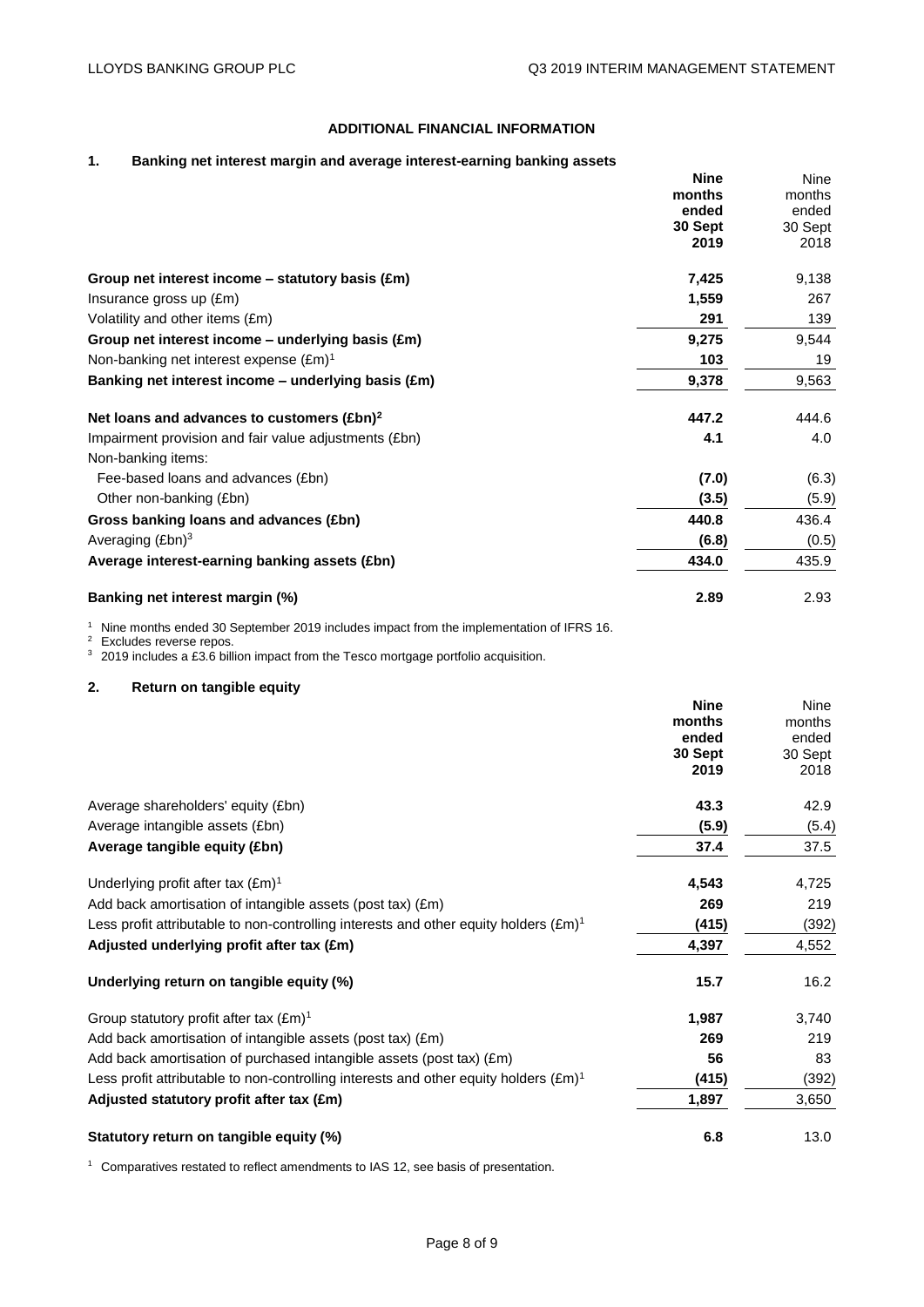#### **BASIS OF PRESENTATION**

This release covers the results of Lloyds Banking Group plc together with its subsidiaries (the Group) for the nine months ended 30 September 2019.

**IFRS 16 and IAS 12:** The Group adopted IFRS 16 *Leases* from 1 January 2019 and as permitted elected to apply the standard retrospectively with the cumulative effect of initial application being recognised at that date; comparative information has not been restated. The Group has implemented the amendments to IAS 12 *Income Taxes* with effect from 1 January 2019 and as a result tax relief on distributions on other equity instruments, previously recognised in equity, is now reported within tax expense. Comparatives have been restated.

**Statutory basis:** Statutory profit before tax and statutory profit after tax are included on pages 2 and 3. However, a number of factors have had a significant effect on the comparability of the Group's financial position and results. Accordingly, the results are also presented on an underlying basis.

**Underlying basis:** The statutory results are adjusted for certain items which are listed below, to allow a comparison of the Group's underlying performance.

- − restructuring, including severance-related costs, the rationalisation of the non-branch property portfolio, the establishment of the Schroders strategic partnership, the integration of MBNA and Zurich's UK workplace pensions and savings business;
- − volatility and other items, which includes the effects of certain asset sales, the volatility relating to the Group's hedging arrangements and that arising in the insurance businesses, insurance gross up, the unwind of acquisitionrelated fair value adjustments and the amortisation of purchased intangible assets;
- payment protection insurance provisions.

Unless otherwise stated, income statement commentaries throughout this document compare the nine months ended 30 September 2019 to the nine months ended 30 September 2018, and the balance sheet analysis compares the Group balance sheet as at 30 September 2019 to the Group balance sheet as at 31 December 2018.

**Alternative performance measures:** The Group uses a number of alternative performance measures, including underlying profit, in the discussion of its business performance and financial position. There have been no changes to the definitions used by the Group; further information on these measures is set out on page 112 of the Group's 2019 Half-Year Results News Release.

**Capital:** The Q3 2019 Interim Pillar 3 Report can be found at: [http://www.lloydsbankinggroup.com/investors/financial](http://www.lloydsbankinggroup.com/investors/financial-performance/)[performance/](http://www.lloydsbankinggroup.com/investors/financial-performance/)

#### **FORWARD LOOKING STATEMENTS**

This document contains certain forward looking statements with respect to the business, strategy, plans and/or results of the Group and its current goals and expectations relating to its future financial condition and performance. Statements that are not historical facts, including statements about the Group's or its directors' and/or management's beliefs and expectations, are forward looking statements. By their nature, forward looking statements involve risk and uncertainty because they relate to events and depend upon circumstances that will or may occur in the future. Factors that could cause actual business, strategy, plans and/or results (including but not limited to the payment of dividends) to differ materially from forward looking statements made by the Group or on its behalf include, but are not limited to: general economic and business conditions in the UK and internationally; market related trends and developments; fluctuations in interest rates, inflation, exchange rates, stock markets and currencies; any impact of the transition from IBORs to alternative reference rates; the ability to access sufficient sources of capital, liquidity and funding when required; changes to the Group's credit ratings; the ability to derive cost savings and other benefits including, but without limitation as a result of any acquisitions, disposals and other strategic transactions; the ability to achieve strategic objectives; changing customer behaviour including consumer spending, saving and borrowing habits; changes to borrower or counterparty credit quality; concentration of financial exposure; management and monitoring of conduct risk; instability in the global financial markets, including Eurozone instability, instability as a result of uncertainty surrounding the exit by the UK from the European Union (EU) and as a result of such exit and the potential for other countries to exit the EU or the Eurozone and the impact of any sovereign credit rating downgrade or other sovereign financial issues; political instability including as a result of any UK general election; technological changes and risks to the security of IT and operational infrastructure, systems, data and information resulting from increased threat of cyber and other attacks; natural, pandemic and other disasters, adverse weather and similar contingencies outside the Group's control; inadequate or failed internal or external processes or systems; acts of war, other acts of hostility, terrorist acts and responses to those acts, geopolitical, pandemic or other such events; risks relating to climate change; changes in laws, regulations, practices and accounting standards or taxation, including as a result of the exit by the UK from the EU, or a further possible referendum on Scottish independence; changes to regulatory capital or liquidity requirements and similar contingencies outside the Group's control; the policies, decisions and actions of governmental or regulatory authorities or courts in the UK, the EU, the US or elsewhere including the implementation and interpretation of key legislation and regulation together with any resulting impact on the future structure of the Group; the ability to attract and retain senior management and other employees and meet its diversity objectives; actions or omissions by the Group's directors, management or employees including industrial action; changes to the Group's post-retirement defined benefit scheme obligations; the extent of any future impairment charges or write-downs caused by, but not limited to, depressed asset valuations, market disruptions and illiquid markets; the value and effectiveness of any credit protection purchased by the Group; the inability to hedge certain risks economically; the adequacy of loss reserves; the actions of competitors, including non-bank financial services, lending companies and digital innovators and disruptive technologies; and exposure to regulatory or competition scrutiny, legal, regulatory or competition proceedings, investigations or complaints. Please refer to the latest Annual Report on Form 20-F filed with the US Securities and Exchange Commission for a discussion of certain factors and risks together with examples of forward looking statements. Except as required by any applicable law or regulation, the forward looking statements contained in this document are made as of today's date, and the Group expressly disclaims any obligation or undertaking to release publicly any updates or revisions to any forward looking statements contained in this document to reflect any change in the Group's expectations with regard thereto or any change in events, conditions or circumstances on which any such statement is based. The information, statements and opinions contained in this document do not constitute a public offer under any applicable law or an offer to sell any securities or financial instruments or any advice or recommendation with respect to such securities or financial instruments.